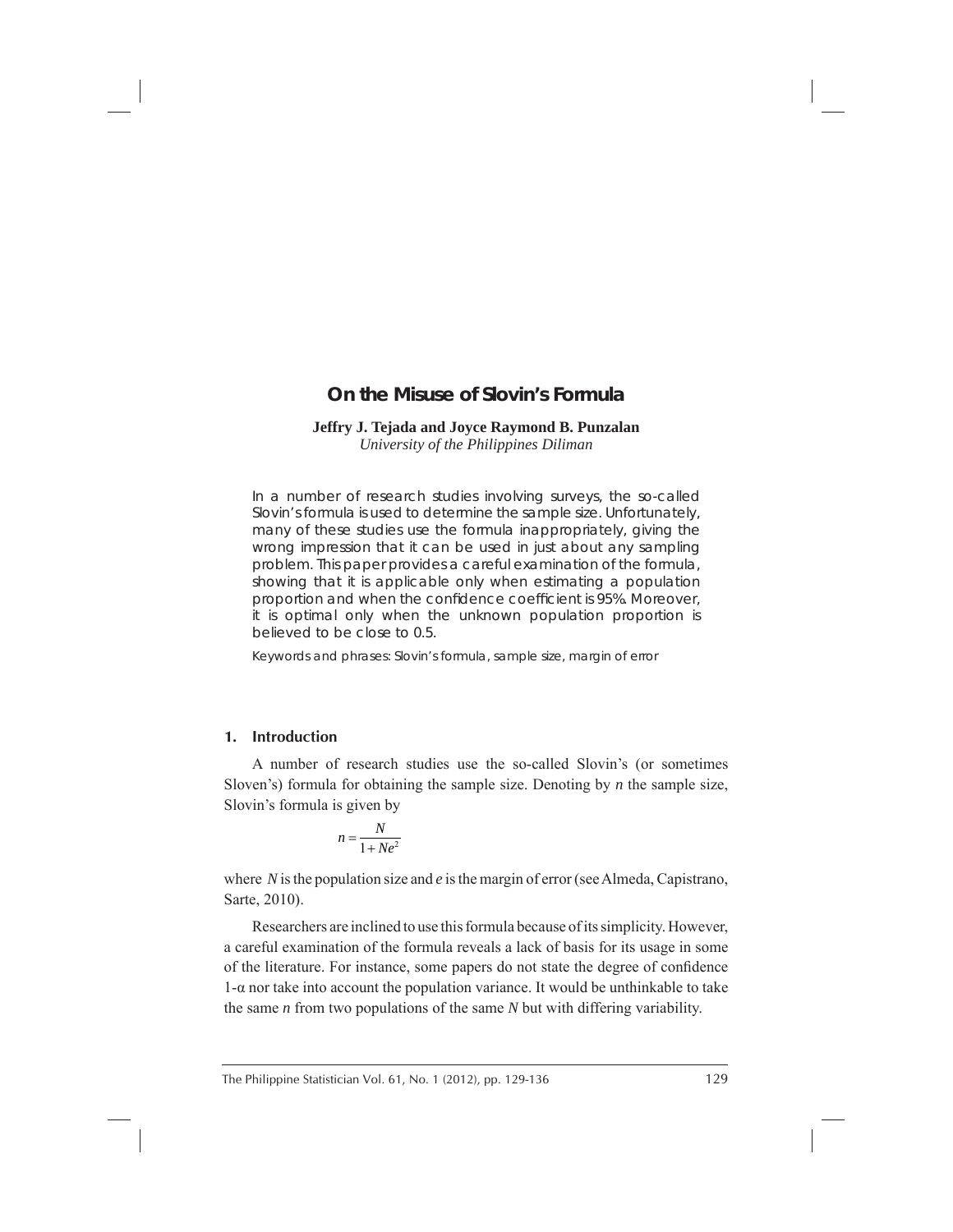David and Maligalig in their article "Are We Teaching Statistics Correctly to our Youth?" published in *The Philippine Statistician* in 2006 presented the results of a review by professional statisticians of locally-authored elementary statistics textbooks used in the tertiary level. There were eight major findings, but the most glaring of them is: Some statistical concepts were not presented correctly. Of the nine books reviewed, the one written by Pagoso and Montaña in 1985 dedicated several pages to Slovin's formula.

To help set the record straight, this paper traces the derivation of Slovin's formula in order to identify the limitations of its use. This is done in Section 2. In Section 3, we present some literature that utilizes the formula inappropriately, based on the findings discussed in Section 2. In Section 4, we give some conclusions as well as recommendations as to when the formula may be used. Also included as an appendix to this paper is a list of some books, articles, and websites that either use Slovin's formula incorrectly or present the formula without mentioning the instances when it is applicable.

#### **2. Derivation of Slovin's Formula**

To make inferences on the population proportion *P* under simple random sampling without replacement (SRSWOR), Cochran (1977) presents the following formula for sample size when working within a finite population:

$$
n = \frac{n_0}{1 + \frac{n_0}{N}}
$$

where

$$
n_0=\frac{z^2p(1-p)}{e^2},
$$

*N* is the population size, *z* is the standard normal variate based on the confidence coefficient,  $p$  is the estimate for  $P$ , and  $e$  is a specified margin of error.

To arrive at Slovin's formula, we first assume a 95% degree of confidence, so that *z* is approximately equal to 2. Also, in the absence of any prior knowledge about *P*, the conservative approach is to maximize

$$
p(1-p) = \frac{1}{4} - \left(\frac{1}{2} - p\right)^2,
$$

Notice that this quantity is maximized when the subtrahend is 0, that is, when  $p = 0.5$ . Plugging in  $p = 0.5$  and  $z = 2$  in the equation for  $n_0$  yields

$$
n_0 = \frac{2^2 (0.5)(1 - 0.5)}{e^2} = \frac{1}{e^2}
$$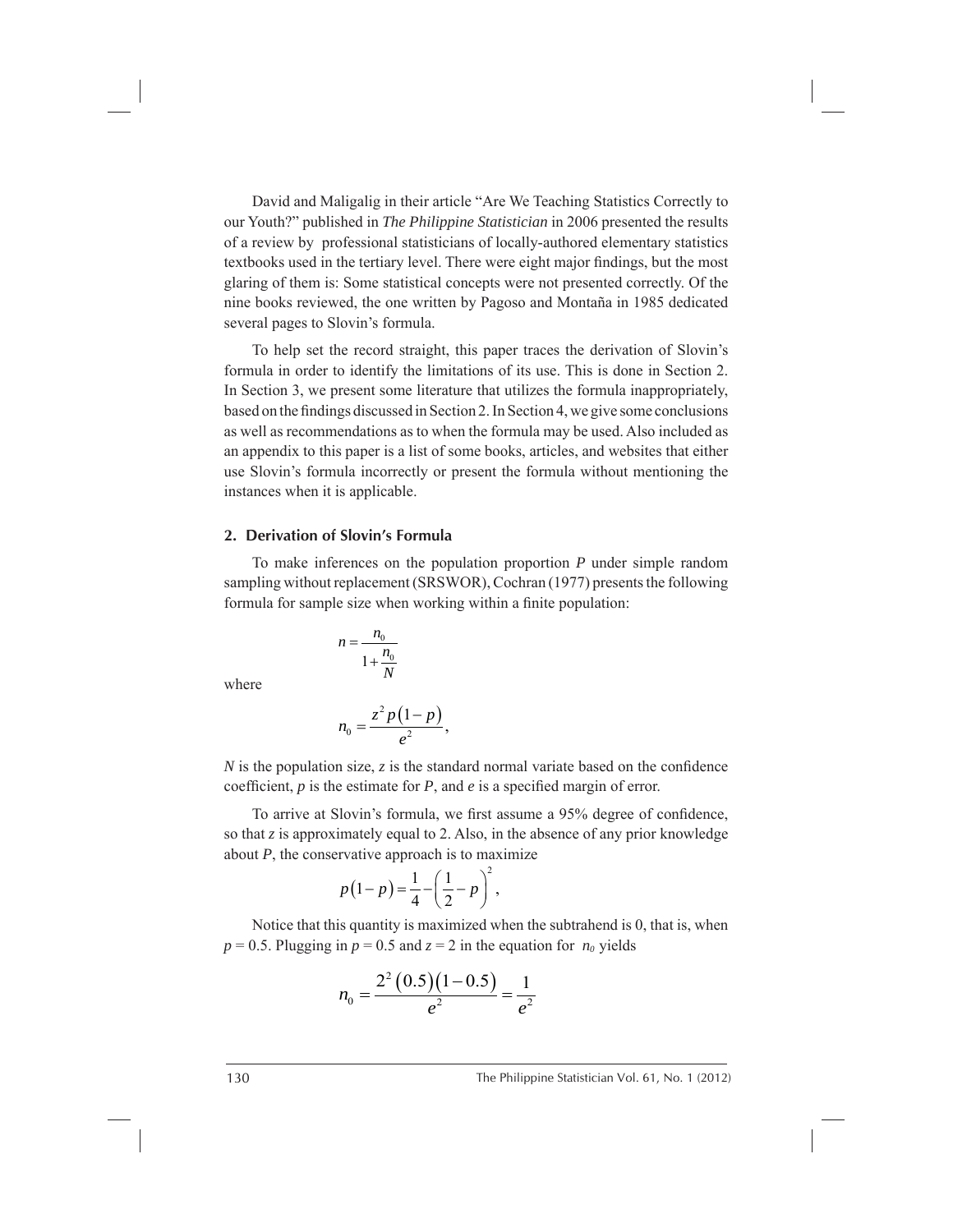so that the formula for *n* becomes

$$
n = \frac{1/e^2}{1 + \frac{1/e^2}{N}} = \frac{N}{1 + Ne^2}
$$

which is Slovin's formula. Hence, Cochran's and Slovin's formulas coincide when estimating *P* using a 95% confidence coefficient and  $p = 0.5$ .

Some textbooks also derive Slovin's formula, though perhaps in a slightly different manner. Of the older ones is Yamane (1967) while of the newer ones we find Almeda, Capistrano, Sarte (2010).

The derivations above show that Slovin's formula is applicable only when estimating a population proportion using a confidence coefficient of 95%. Furthermore, because of the derivation assumption that  $p = 0.5$ , we remark that using Slovin's formula even under the correct inferential problem could yield an unnecessarily high sample size. Indeed, if we had some belief that *P* is close to 0 or 1, then Cochran's formula would give the optimal sample size, one that is smaller than what Slovin's formula would yield.

# **3. Misuse of Slovin's Formula**

If the inferential assumptions stated in the previous section hold, then Slovin's formula conveniently gives the correct minimum sample size for estimating a population proportion. However, if any of the assumptions are not satisfied, then the use of the formula would be inappropriate.

For instance, if the estimand is not a population proportion, then using Slovin's formula assumes an unreasonably small population variance, one that would have come from supposedly binary data used in estimating a proportion. Also, it should be clear from Section 2 above that using Slovin's formula restricts the confidence coefficient to 95%. Furthermore, when estimating a proportion that is suspected to be far from 0.5, using Slovin's formula yields a sample size that is unnecessarily large.

It is unfortunate that many studies that involve computing sample sizes using Slovin's formula do not check whether the assumptions are valid. Worse, such studies use the formula even when they are not estimating a population proportion.

In Pagoso and Montaña (1985), the following example is given on page 23: "A researcher would want make a socioeconomic survey of a school with a population of 5,000 students. If he allows a 5% margin of error, how many students must he take into his sample?" (Slovin's) formula was used to get  $n = 370$ . (The authors did not attribute the formula to Slovin.) On pages 52-53,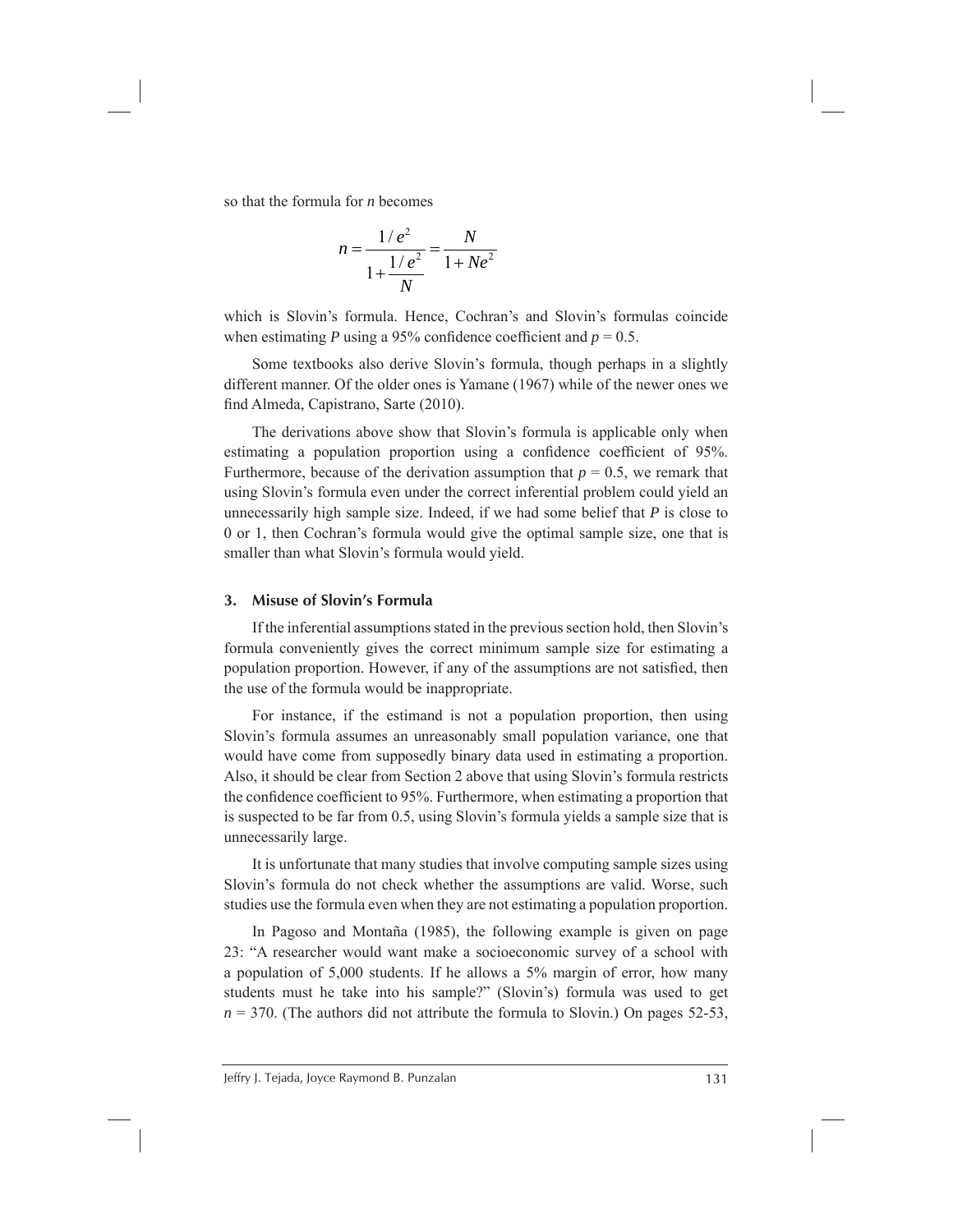(Slovin's) formula is again used for a population with  $N = 6924$  to "have a 95% confidence coefficient OR a 5% margin of error" so that  $n = 378$ . (Notice the incorrect interpretation of margin of error.)

However, Pagoso and Montaña do not specify the situations when Slovin's formula is applicable. They do not specify any proportion as the estimand and use 95% confidence level as interchangeable with 5% margin of error. Unfortunately, their book is available at the Filipiniana Section of UP Diliman's Main Library and at the library of UP College of Human Kinetics.

In the study of Sangcap (2010), which was presented in an international conference, the following research questions were addressed: (1) to determine Filipino college students' positive and negative beliefs about mathematics and mathematical problem solving by administering the 36-item (six scales) selfreport questionnaire through stratified random sampling and  $(2)$  to analyze possible significant differences in mathematics-related beliefs related to gender, year level, and field of specialization. She uses correlations, t-tests and one-way ANOVA for her inferences. The sample size was determined using the Slovin's formula with two percent (2%) margin of error. The study of Suderio (2010) sought to find the level of mathematics achievement and its correlation, if any, with overall performance of PMA cadets in the academy. Slovin's formula was used with a margin of error of 0.027.

In the above two studies, nowhere in the objectives do we find an estimand that is a population proportion and so they are assuming standard deviations that are unreasonably small. Also, we argue that the 2% and 2.7% margins of error are too small given that they are estimating means, among others.

In the study of Widianti and Handajani (2010), the main purpose was to determine the mean amount of water consumption per day. Based on *N* = 2,329,928 and  $e = 0.06$ , *n* was determined at 280. Since they were estimating a population mean instead of a proportion, they should have specified not only the margin of error but also the population standard deviation (or an estimate of it), which shall serve as inputs to sample size formulas found in many sampling textbooks from well-established authors, say, Cochran (1977) and Kish (1965).

*Estimating a mean*. This above case corresponds to an inferential problem where the estimand is a population mean and not a proportion. Using Slovin's formula in this inappropriate manner assumes that the population standard deviation is 0.5. To see this, take the case of estimating the population mean under

SRSWOR: Cochran's formula is  $n = \frac{n_0}{1 + \frac{n_0}{N}}$  $n = \frac{n_0}{n}$ *N*  $=$  $\frac{n_0}{1+\cdots}$ , where  $2\sqrt{2}$  $0 - 2$  $n_0 = \frac{z^2 s^2}{e^2}$  and *s* is the

estimate for the population standard deviation *S*. Assuming again a 95% confidence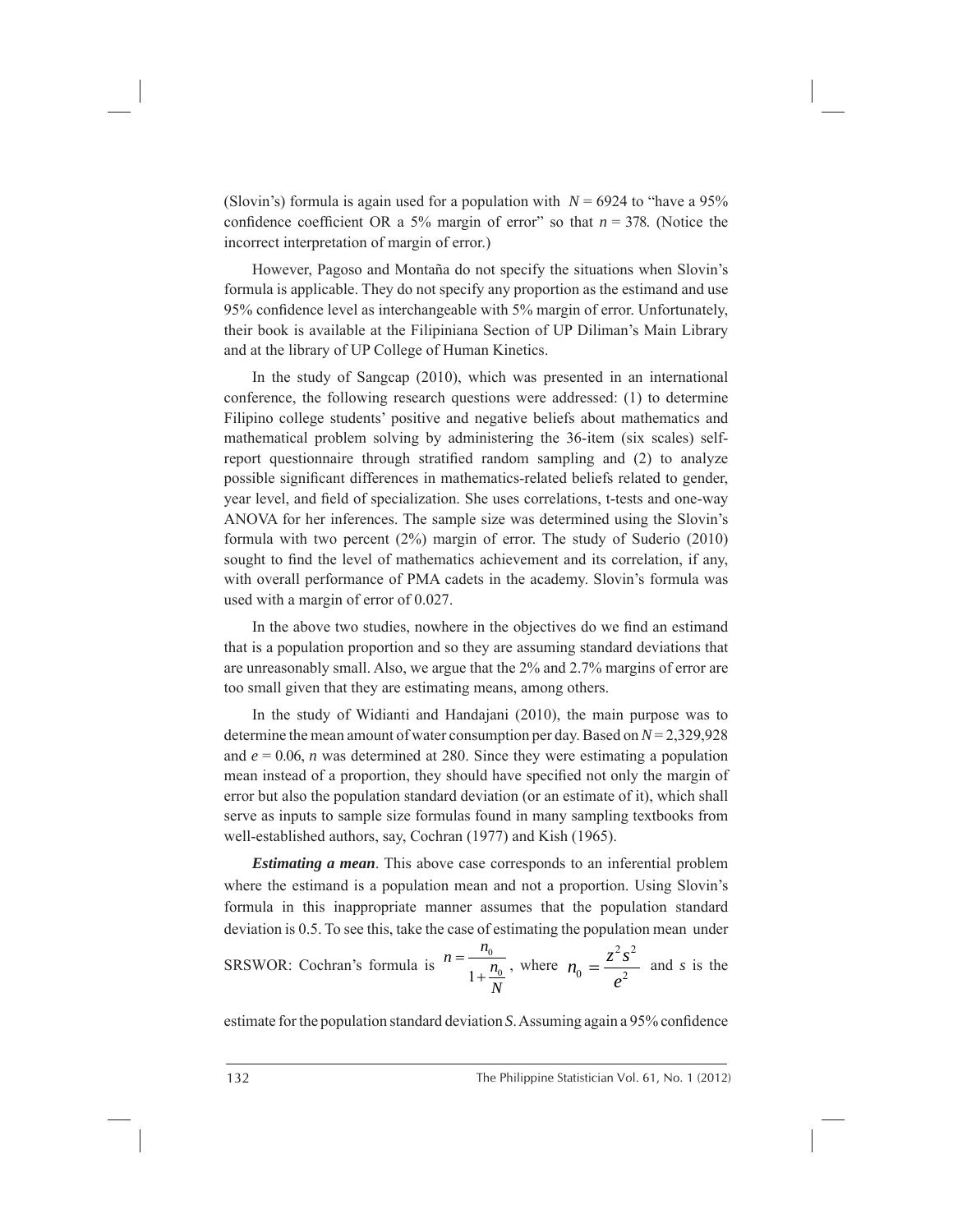coefficient, we get 2  $0 - 2$  $n_0 = \frac{4s^2}{e^2}$  so that

$$
n = \frac{4s^2/e^2}{1 + \frac{4s^2/e^2}{N}} = \frac{4s^2N}{4s^2 + Ne^2}.
$$

This sample size formula derived for estimating a mean will be equal to Slovin's formula if  $4s^2 = 1$ , that is, when  $s^2 = 0.25$ . This variance is certainly almost impossible to obtain in practice. Hence, it is difficult to justify the use of Slovin's formula if the estimand is a population mean.

Furthermore, recall that in estimating  $\overline{Y}$  using the sample mean  $\overline{y}$  the margin of error is  $e = |\overline{y} - \overline{Y}|$ . Thus a margin of error similar to the ones mentioned in the above studies is too small in estimating the mean. They could have used a more appropriate (higher) margin of error but we feel that they were forced (by using Slovin's formula) to specify a margin of error that is less than 1 for if not, the resulting sample size is less than 1. Again this goes back to the problem of using Slovin's formula even when the estimand is not a proportion.

In these examples and in most articles in the web especially Google Scholar (please see the Appendix), it is not clear what the estimands are. Most users think that knowing and specifying e are enough to justify the use of Slovin's formula. This was also mentioned in David and Maligalig (2006) where a review of locally-authored Elementary Statistics textbooks in the tertiary level [Pagoso and Montaña (1985) included] was done. The following entry is found in the said review:

 "The book introduced the "Slovin's formula" as a method of sample size determination. In here, the authors never bothered to explain, much less simplify, what the margin of error means, which is a vital component of the formula. I still cannot see the theoretical merits of such formula."

In addition to the literature mentioned in this section, we list in the Appendix some books, articles, websites, and online fora that unfortunately used (or advised to use) Slovin's formula even when it is not appropriate.

#### **4. Conclusions and Recommendations**

Slovin's formula is applicable only when estimating a population proportion and when the confidence coefficient is 95%. Additionally, it is optimal only when the population proportion is suspected to be close to 0.5. Hence, it is not advisable to use Slovin's formula if any of the abovementioned assumptions do not hold.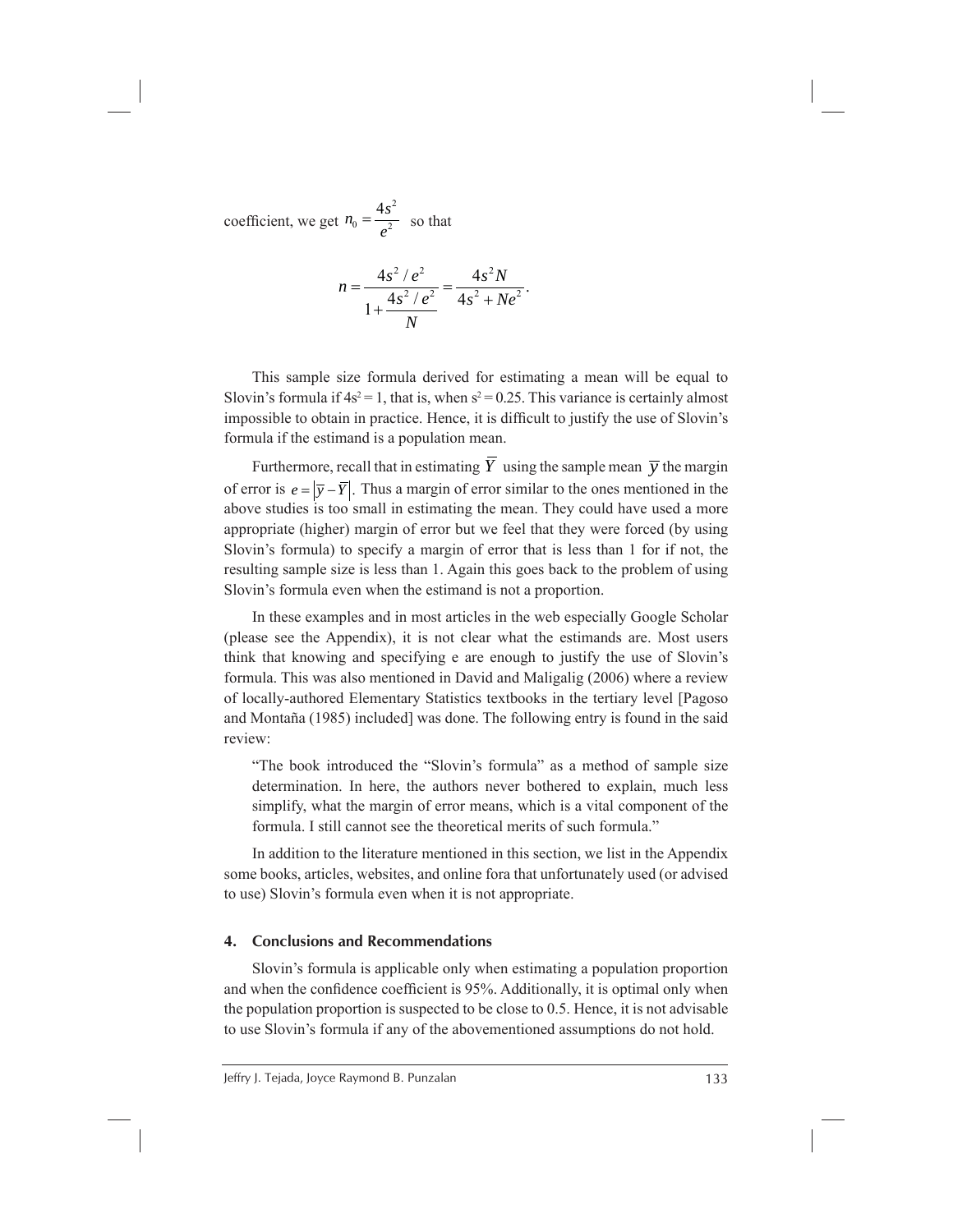It is then recommended that the formula be used only when the assumptions are met. For other inferential problems such as mean estimation, one can always refer to the more credible textbooks available.

If it is possible, we also recommend the review of books, articles, and other materials that discuss Slovin's formula and make the necessary corrections of those that present or use the formula inappropriately.

As a last note, from our literature review, there does not seem to be a person named Slovin who put forward the formula. It seems that Yamane (1967) is the oldest reference in which the formula can be found.

## **References**

ALMEDA, J., T. CAPISTRANO, G. SARTE, 2010, *Elementary Statistics*, Quezon City: UP Press.

COCHRAN, W., 1977, *Sampling Techniques* 3rd Ed., New York: John Wiley and Sons, Inc.

DAVID, I. and D. MALIGALIG, 2006, Are We Teaching Statistics Correctly to our Youth?, *The Philippine Statistician*, 55(3 and 4):1-28.

KISH, L., 1965, *Survey Sampling*, New York: John Wiley and Sons, Inc.

YAMANE, T., 1967, *Elementary Sampling Theory*, New Jersey: Prentice-Hall, Inc.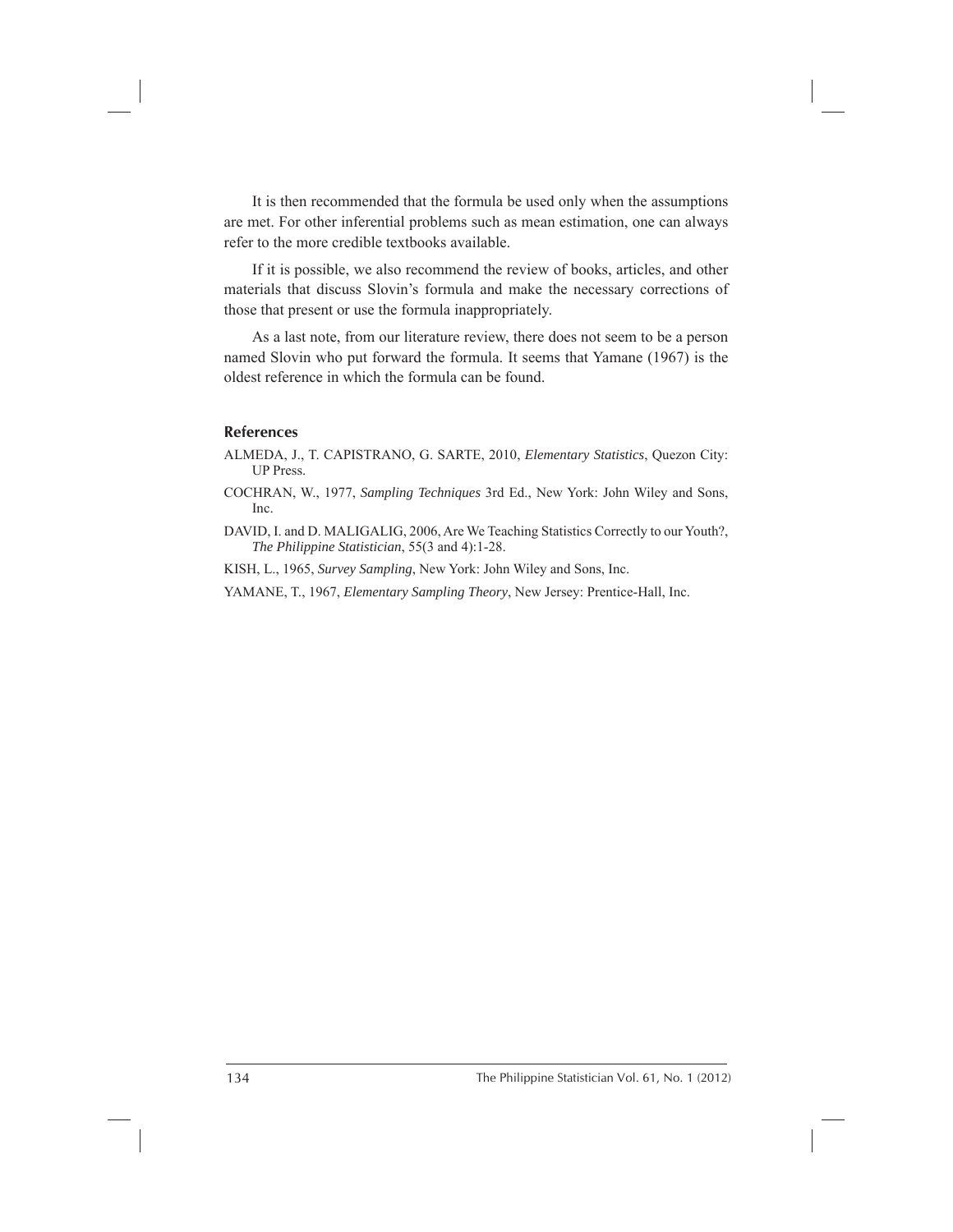## **Appendix**

Here is a list of some books, articles, and websites that either used Slovin's formula inappropriately or presented the formula without mentioning its assumptions.

- CHEN TSE-PIN, The Impact of Human Capital, Research and Development, Technology Management and Knowledge Management on the Innovation Performance of Employees of Top IC Design Companies in Taiwan http://140.130.135.23:8080/dspa ce/bitstream/TTCIR/358/1/JTTC1709.pdf
- DALUMAY, F., 2007, Science Attitude and Involvement Of Stakeholders In The Diocese Of La Union: An Input To A Science Learning Enhancement Structural Model.http:// www.eisrjc.com/journals/journal\_1/coe-rd-jan-jun-07.pdf#page=150
- GRAGASIN, A., 2007, Library Marketing in Selected Private Academic Libraries in Manila: Its Impact on the Academic Community, *Journal of Philippine Librarianship*  27 (1&2): 203-204.
- PAGOSO, C. and R. MONTAÑA, 1985, *Introductory Statistics*, Manila: Rex Book Store.
- RAMOS, E., An Evaluation of the University of Rizal System Morong's (URSM) University Library through User's Assessment, *Journal of Philippine Librarianship*  27 (1&2): 231-232.
- SANGCAP, P., 2010, Mathematics-related Beliefs of Filipino College Students: Factors Affecting Mathematics and Problem Solving Performance, *Procedia Social and Behavioral Sciences* 8, 465-475
- SUDERIO, E., 2010, Mathematics Achievements: Their Relationships with the Academic Performance of the Philippine Military Academy Cadets, *Integritas: Research Journal of the Philippine Military Academy* 1 (1), 35-43
- WIDIANTI, D. and M. HANDAJANI, 2010, Greywater Characterization to Know the Potential Utilization of Greywater Reuse in Bandung City, http://www.ftsl.itb.ac.id/ kk/rekayasa\_air\_dan\_limbah\_cair/wp-content/uploads/2010/11/pe-dini-widianti-15305024-ww1.pdf

#### Websites:

- http://www.ftsl.itb.ac.id/kk/air\_waste/wp-content/uploads/2010/11/PE-SW2-Yeni-Rahmawati-15305074.pdf
- http://www.waset.ac.nz/journals/ijhss/v1/v1-4-33.pdf
- http://www.ftsl.itb.ac.id/kk/rekayasa\_air\_dan\_limbah\_cair/wp-content/uploads/2010/11/ pe-dini-widianti-15305024-ww1.pdf
- http://repository.ipb.ac.id/handle/123456789/40618
- http://repository.petra.ac.id/2642/
- http://www.eisrjc.com/journals/journal\_1/bsu-2008-19.pdf
- http://www.journal.uii.ac.id/index.php/JSB/article/view/2014
- http://www.springerlink.com/content/y63302465j673053/

http://www.knu.edu.tw/lecture/%E6%AD%B7%E5%B9%B4%E6%95%99%E5%AD%B 8%E8%B3%87%E6%96%99/2008%20APIEMS(BALI)/PAPER/87-130.pdf

http://www.afbe.biz/main/wp-content/uploads/AFBEConfPapers2010.pdf#page=298

Jeffry J. Tejada, Joyce Raymond B. Punzalan